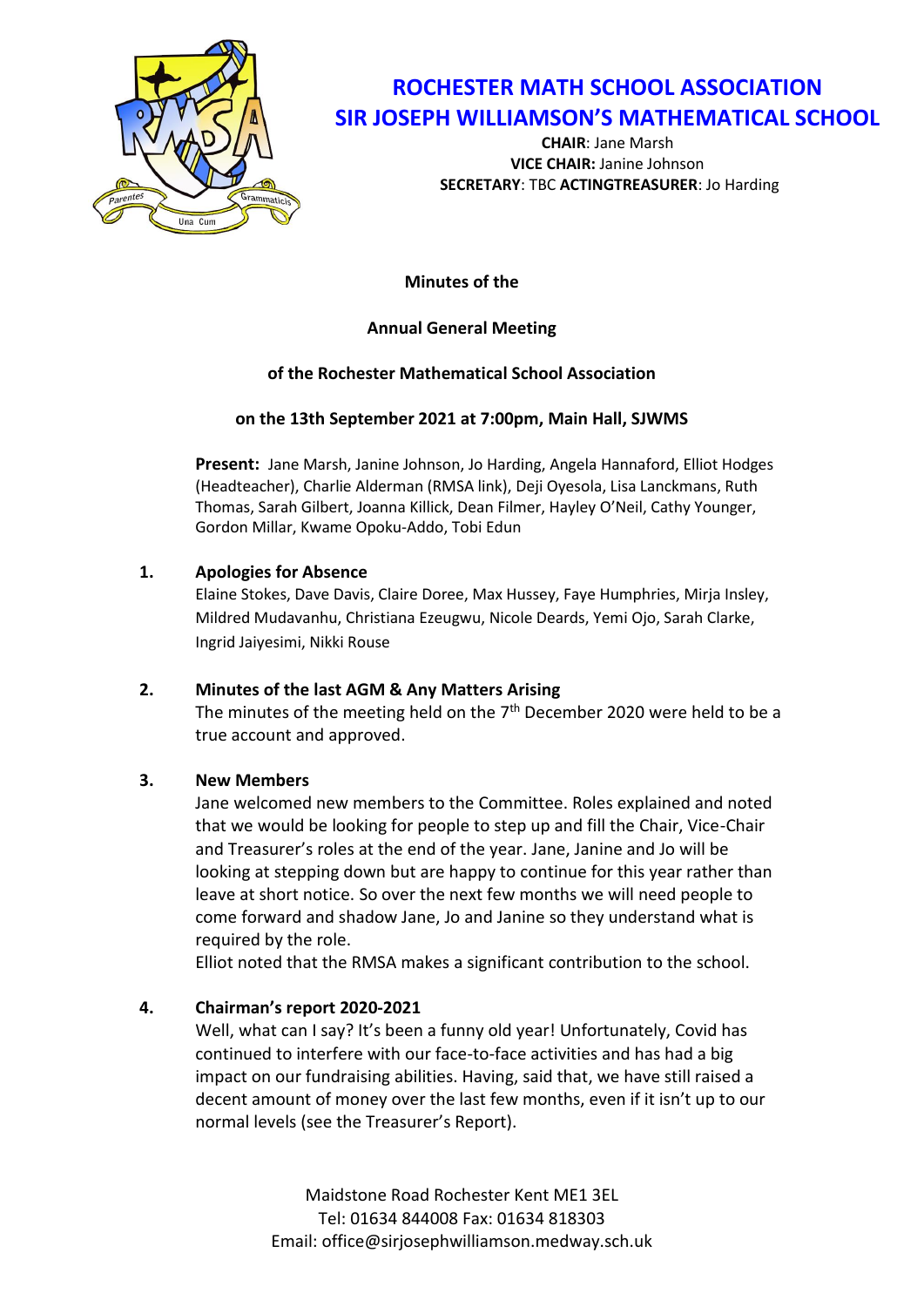We have managed to run a number of online activities to varying degrees of success, such as the virtual balloon races, the SpeedQuizzing quiz in March and the Big PTA Raffle in July and, as we slowly return to our normal events, it's worth considering still running a few virtual events, as well.

There's not really much to report on the year just gone because of the lack of activities but I would like to thank everyone for their continued support and it was very nice to see (in the actual flesh!) those that could make it to the last meeting in June.

I would particularly like to say a big thank you to Janine, Jo and Angela who have helped me to work in the background so that we have been able to continue some form of fundraising. What you don't often see is the activity that goes on to ensure a seamless running of an activity (it's like the analogy of a swan swimming on a lake – all calm and serene above the water but with the frantic peddling of the feet that is going on under the water to keep up that calm and serene facade!).

My full appreciation and gratitude, as always, go to Eliot Hodges and Crispin Morris (and the rest of the leadership team) for their unswerving support of the RMSA and allowing us as much flexibility as possible in organising our activities.

Thank you to Dean and his site team as they are always there for us and willing to help in whichever ways we need (and welcome to Phil, the new site team member, who has replaced Bob, who retired a few weeks ago). Dean will be joining the RMSA in September and will be a very valuable asset to our team. We will also be joined by Hayley who runs the new H2O fitness club at the school.

Thank you to the outgoing  $6<sup>th</sup>$  form representatives. It was a shame that we never got to meet them in person, only over Zoom meetings, but I wish them all the best for their futures. We have already welcomed the new School Captain and his deputies and we look forward to working with them over the coming months, as things get back to normal (whatever that might entail!).

The first activity of the new school year will be to provide refreshments at the Year 7 rugby morning on  $4<sup>th</sup>$  September and we hope that this will be a good opportunity to engage with the new Year 7 parents and provide them with information on the RMSA, the School Lottery, The Giving Machine and Amazon Smile. I have already had a number of Year 7 parents contact me and I look forward to meeting them at the AGM.

We are also looking to hold a boot fair in the near future and have started to do some preparation work for this in terms of what we can accommodate and where.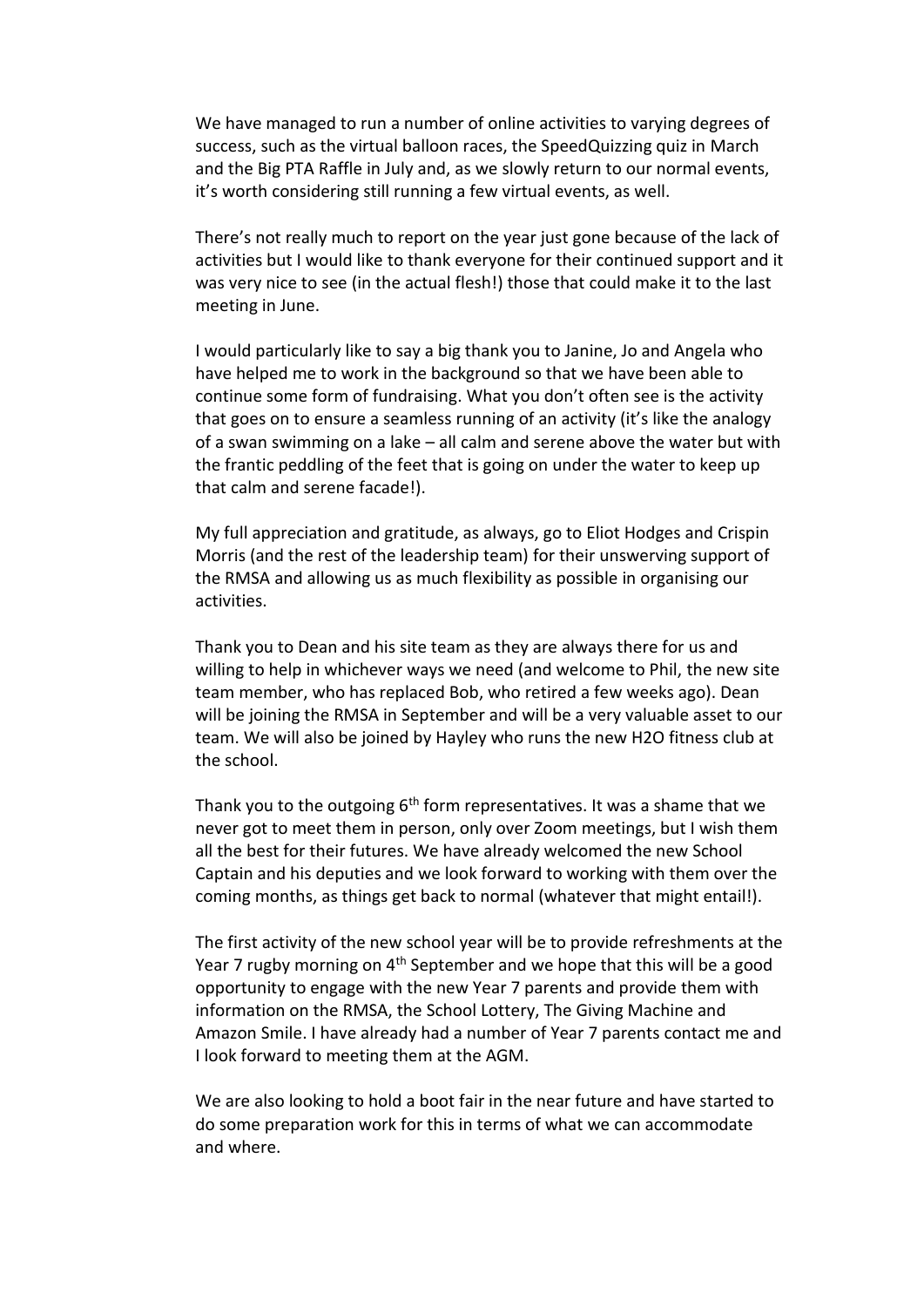Finally, I would just like to let you all know that Ben will not be entering the 6<sup>th</sup> form and has left the school for pastures new. I have discussed the situation with Jo and Janine and we have agreed that we are all happy to stand for election again for another year (if the RMSA still wants us!) and this will provide continuity for the school and the RMSA; however, it is likely that all three of us will step down at the end of the 2021/2022 academic year and, therefore, I am asking everyone to consider standing for one of our roles in September 2022 so that the RMSA can continue as successfully as we have managed to do over the last few years. The RMSA is a very important and integral part of the school and I would like to ensure that it is continues to be so and those that take on each role can work together to build up on what we have achieved over the last few years.

The roles that will need to be filled in September 2022 will be Chair, Vice Chair and Treasurer (assuming Angela is happy to continue as Secretary), so please do give some thought as to whether you can take up one of those mantles.

I am sad that Ben will no longer be at the school but, rest assured, if you do wish for me to continue in my role as Chair, I will continue to do what I have always done which is ensure that everything we do is in the school's best interests (and in accordance with the RMSA's constitution).

Jane Marsh August 2021

### **5. Treasurer's Report 2020-2021**

| Balance as of 1 <sup>st</sup> September 2020 | £12,041.54 |
|----------------------------------------------|------------|
| Float held in Cash tin                       | £37        |
| Income                                       | £7,182.46  |
| Outgoings                                    | £3,277.91  |
|                                              |            |

#### **Summary 2020-2021**

- ❖ The accounts for 2019-20 were submitted to the Charity Commission in January 2021. RMSA Charity Commission page can be found [here](https://register-of-charities.charitycommission.gov.uk/charity-search/-/charity-details/297726)
- ❖ Accountant G. Pullies kindly donated his time to support the trustees in the preparation of the 2018-19 accounts.
- ❖ Accounts for 2020-21 have been prepared and will be sent to G. Pullies for verification, who has again kindly offered his time to support the RMSA.
- ❖ The impact of COVID\_19 has limited fund raising events to online or non-face to face events.
- ❖ **Cash Tin:** £100 float is always left in the cash tin so that any event always has sufficient cash to provide change. Unfortunately, when checked during the summer holidays £63 was missing from the tin, primarily the notes and pound coins.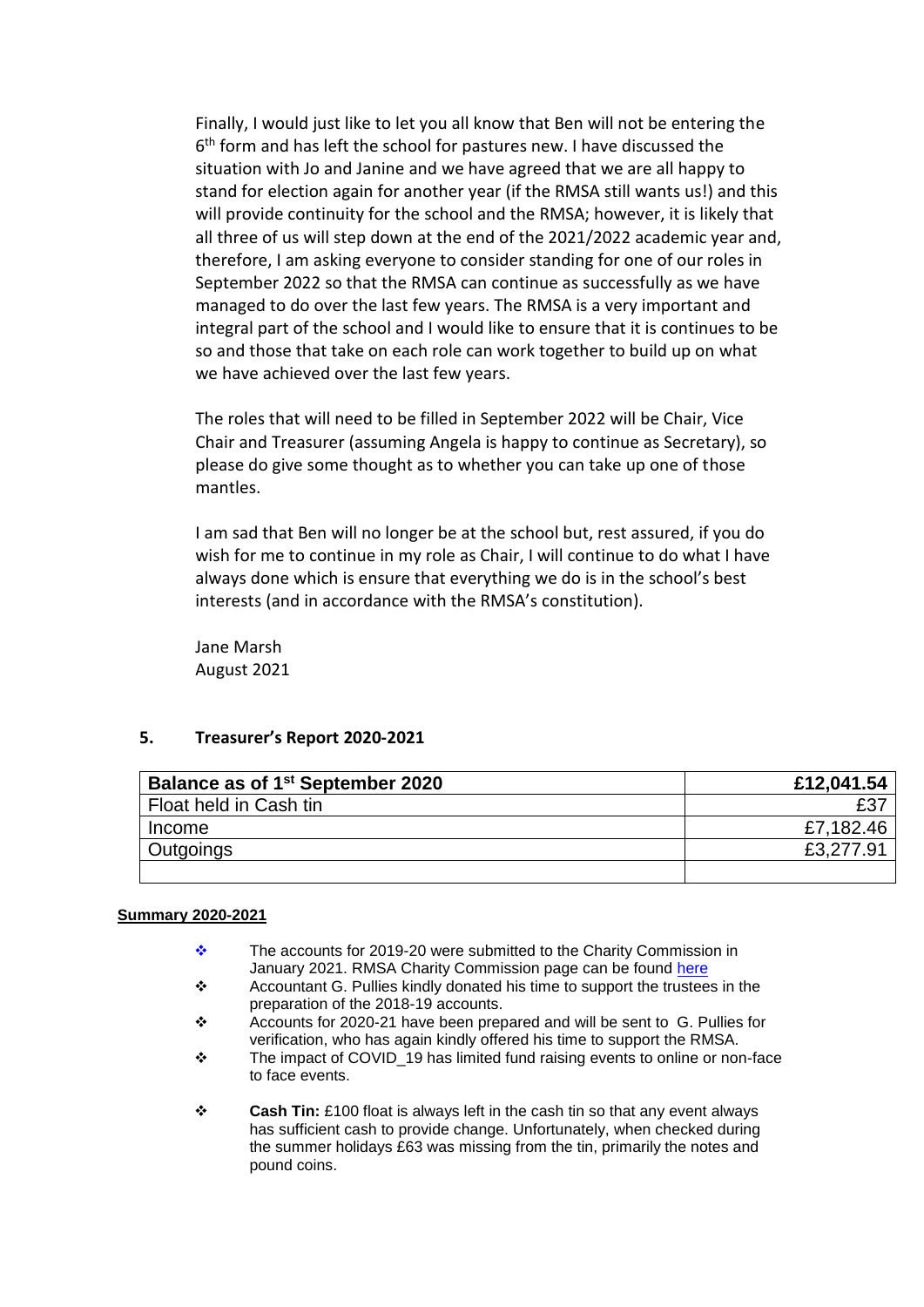- ❖ Y**our School Lottery** This has been the main source of income for the RMSA From Sept '20 to July '21 we have received **£4,431.40**. 2 of the lottery winners have donated their weekly win straight back to the school and we would like to thank them.
- ❖ The **Giving Machine** This has raised **£79.45** this year.
- ❖ **Amazon Smile.** This has raised **£322.61**
- ❖ The **virtual events** this academic year have included quiz nights & balloon races plus this year we registered with the Parentkind Big PTA Raffle Together these events have raised **£1,874.29**. Thank you to **Jane Marsh** for organising these.
- ❖ The RMSA once again received insurance payments from 6 parents who had not cancelled their payments as requested. Further requests for parents to cancel their payments were issued/published.
- ❖ A consistent source of income is the **second-hand uniform** which has raised **£264.00.** Thank you to **Sue Crittenden** who has continued to organise this service for the school.
- $\cdot \cdot$  The total amount of requests received was £4,641.34 and we funded a total of £2,994.91 At the end of July there were 2 outstanding donation payments for English Department Creative Writing Kits and the Physics Department DVD players. Full list of donations in table below.

| Dept.          | <b>Item requested</b>        | <b>Actual Spend</b> |
|----------------|------------------------------|---------------------|
| <b>Site</b>    | <b>Trestle Tables</b>        | £1,200.00           |
| <b>Site</b>    | <b>Trollev</b>               | £91.99              |
| <b>EPQ</b>     | <b>Study Books</b>           | £722.00             |
| <b>Biology</b> | Freezer                      | £119.12             |
| PE             | <b>Football Training Kit</b> | £238.15             |
| <b>Music</b>   | <b>Drum Kit</b>              | £568.65             |

❖ Attached at the end of this report is an inventory and list of the last 6 years of donations to the school. Please note the asset list is a best guess as we have not been able to access our room. We still have one gazebo on loan to Gordon Miller.

*Jo Harding*  **Treasurer** August 2021

### **Election of Officials 2021- 2022 :-**

- a. Chair Jane Marsh. Proposed by Janine Johnson, seconded by Ruth Thomas.
- b. Vice Chair Janine Johnson. Proposed by Jane Marsh, seconded by Eliot Hodges
- c. Treasurer Jo Harding. Proposed by Jane Marsh, seconded by Janine Johnson.
- d. Secretary Angela Hannaford. Proposed by Jane Marsh, seconded by Janine Johnson.

All those present and who sent apologies were elected in as Committee members. Eliot Hodges and Crispin Morris, as well as elected officials (as set